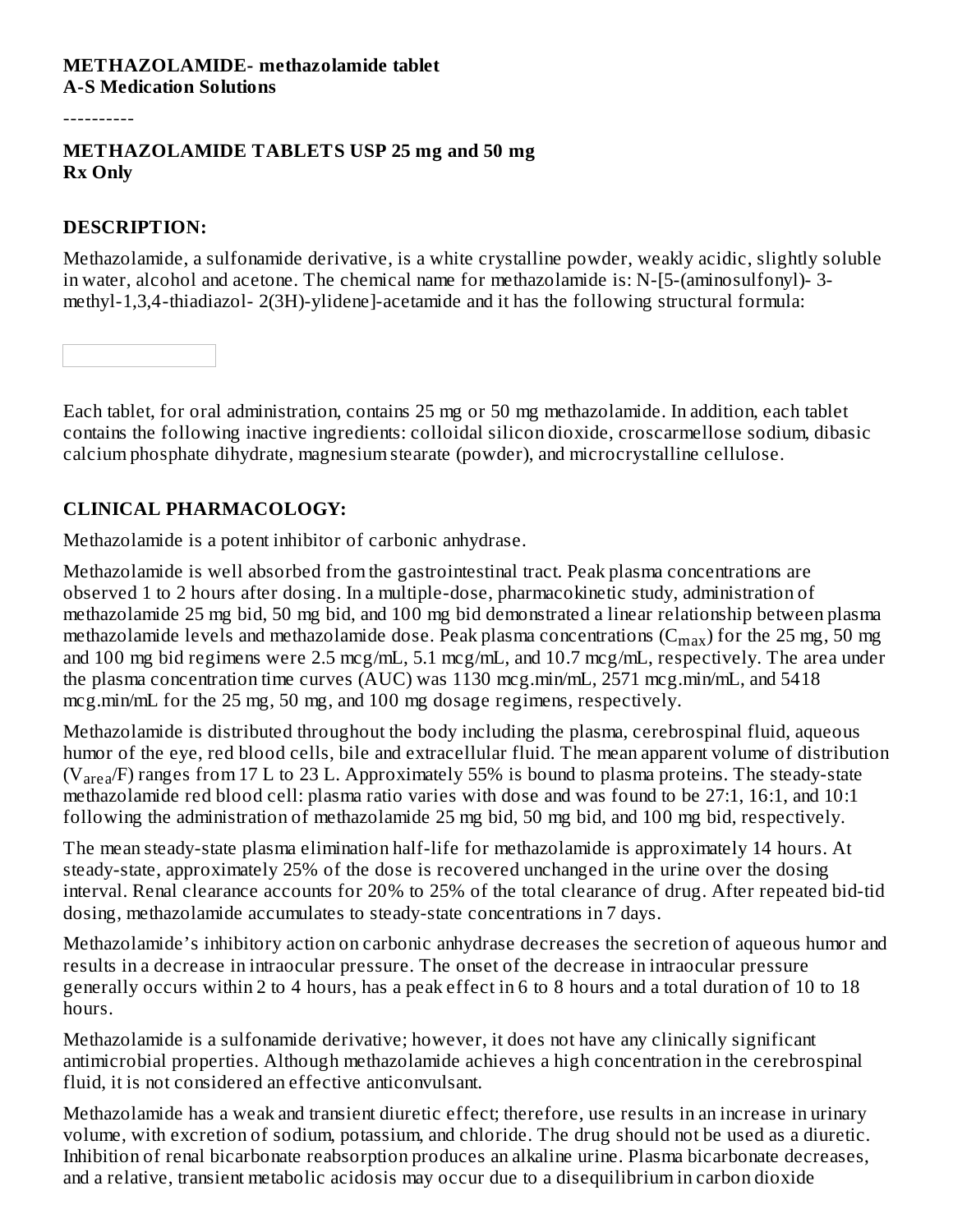transport in the red blood cell. Urinary citrate excretion is decreased by approximately 40% after doses of 100 mg every 8 hours. Uric acid output has been shown to decrease 36% in the first 24 hour period.

# **INDICATIONS AND USAGE:**

Methazolamide Tablets USP is indicated in the treatment of ocular conditions where lowering intraocular pressure is likely to be of therapeutic benefit, such as chronic open-angle glaucoma, secondary glaucoma, and preoperatively in acute angle-closure glaucoma where lowering the intraocular pressure is desired before surgery.

# **CONTRAINDICATIONS:**

Methazolamide therapy is contraindicated in situations in which sodium and/or potassium serum levels are depressed, in cases of marked kidney or liver disease or dysfunction, in adrenal gland failure, and in hyperchloremic acidosis. In patients with cirrhosis, use may precipitate the development of hepatic encephalopathy.

Long-term administration of methazolamide is contraindicated in patients with angle-closure glaucoma, since organic closure of the angle may occur in spite of lowered intraocular pressure.

# **WARNINGS:**

Fatalities have occurred, although rarely, due to severe reactions to sulfonamides including Stevens-Johnson syndrome, toxic epidermal necrolysis, fulminant hepatic necrosis, agranulocytosis, aplastic anemia, and other blood dyscrasias. Hypersensitivity reactions may recur when a sulfonamide is readministered, irrespective of the route of administration.

If hypersensitivity or other serious reactions occur, the use of this drug should be discontinued.

Caution is advised for patients receiving high-dose aspirin and methazolamide concomitantly, as anorexia, tachypnea, lethargy, coma, and death have been reported with concomitant use of high-dose aspirin and carbonic anhydrase inhibitors.

# **PRECAUTIONS:**

#### **General:**

Potassium excretion is increased initially upon administration of methazolamide and in patients with cirrhosis or hepatic insufficiency could precipitate a hepatic coma.

In patients with pulmonary obstruction or emphysema, where alveolar ventilation may be impaired, methazolamide should be used with caution because it may precipitate or aggravate acidosis.

# **Information for Patients:**

Adverse reactions common to all sulfonamide derivatives may occur: anaphylaxis, fever, rash (including erythema multiforme, Stevens-Johnson syndrome, toxic epidermal necrolysis), crystalluria, renal calculus, bone marrow depression, thrombocytopenic purpura, hemolytic anemia, leukopenia, pancytopenia, and agranulocytosis. Precaution is advised for early detection of such reactions, and the drug should be discontinued and appropriate therapy instituted.

Caution is advised for patients receiving high-dose aspirin and methazolamide concomitantly.

# **Laboratory Tests:**

To monitor for hematologic reactions common to all sulfonamides, it is recommended that a baseline CBC and platelet count be obtained on patients prior to initiating methazolamide therapy and at regular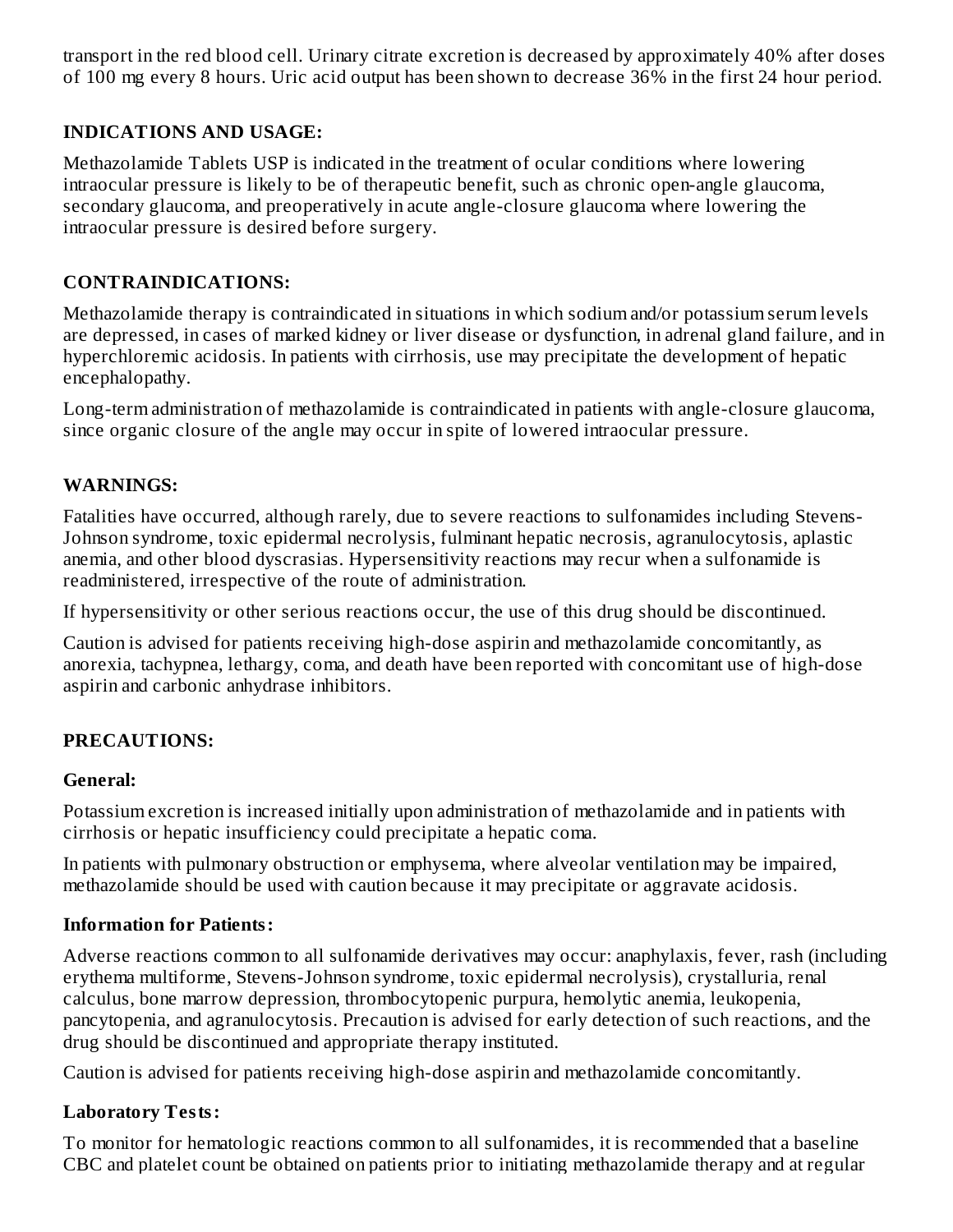intervals during therapy. If significant changes occur, early discontinuance and institution of appropriate therapy are important. Periodic monitoring of serum electrolytes is also recommended.

# **Drug Interactions:**

Methazolamide should be used with caution in patients on steroid therapy because of the potential for developing hypokalemia.

Caution is advised for patients receiving high-dose aspirin and methazolamide concomitantly, as anorexia, tachypnea, lethargy, coma and death have been reported with concomitant use of high-dose aspirin and carbonic anhydrase inhibitors (see **WARNINGS**).

# **Carcinogenesis, Mutagenesis, Impairment of Fertility:**

Long-term studies in animals to evaluate the carcinogenic potential of methazolamide and its effect on fertility have not been conducted. Methazolamide was not mutagenic in the Ames bacterial test.

# **Pregnancy:**

Teratogenic effects.

Pregnancy Category C.

Methazolamide has been shown to be teratogenic (skeletal anomalies) in rats when given in doses approximately 40 times the human dose. There are no adequate and well controlled studies in pregnant women. Methazolamide should be used during pregnancy only if the potential benefit justifies the potential risk to the fetus.

# **Nursing Mothers:**

It is not known whether this drug is excreted in human milk. Because many drugs are excreted in human milk and because of the potential for serious adverse reactions in nursing infants from methazolamide, a decision should be made whether to discontinue nursing or to discontinue the drug, taking into account the importance of the drug to the mother.

# **Pediatric Us e:**

The safety and effectiveness of methazolamide in pediatric patients have not been established.

# **ADVERSE REACTIONS:**

Adverse reactions, occurring most often early in therapy, include paresthesias, particularly a "tingling" feeling in the extremities; hearing dysfunction or tinnitus; fatigue; malaise; loss of appetite; taste alteration; gastrointestinal disturbances such as nausea, vomiting, and diarrhea; polyuria; and occasional instances of drowsiness and confusion.

Metabolic acidosis and electrolyte imbalance may occur.

Transient myopia has been reported. This condition invariably subsides upon diminution or discontinuance of the medication.

Other occasional adverse reactions include urticaria, melena, hematuria, glycosuria, hepatic insufficiency, flaccid paralysis, photosensitivity, convulsions, and, rarely, crystalluria and renal calculi. Also see **PRECAUTIONS:Information for Patients** for possible reactions common to sulfonamide derivatives. Fatalities have occurred, although rarely, due to severe reactions to sulfonamides including Stevens-Johnson syndrome, toxic epidermal necrolysis, fulminant hepatic necrosis, agranulocytosis, aplastic anemia, and other blood dyscrasias (see **WARNINGS**).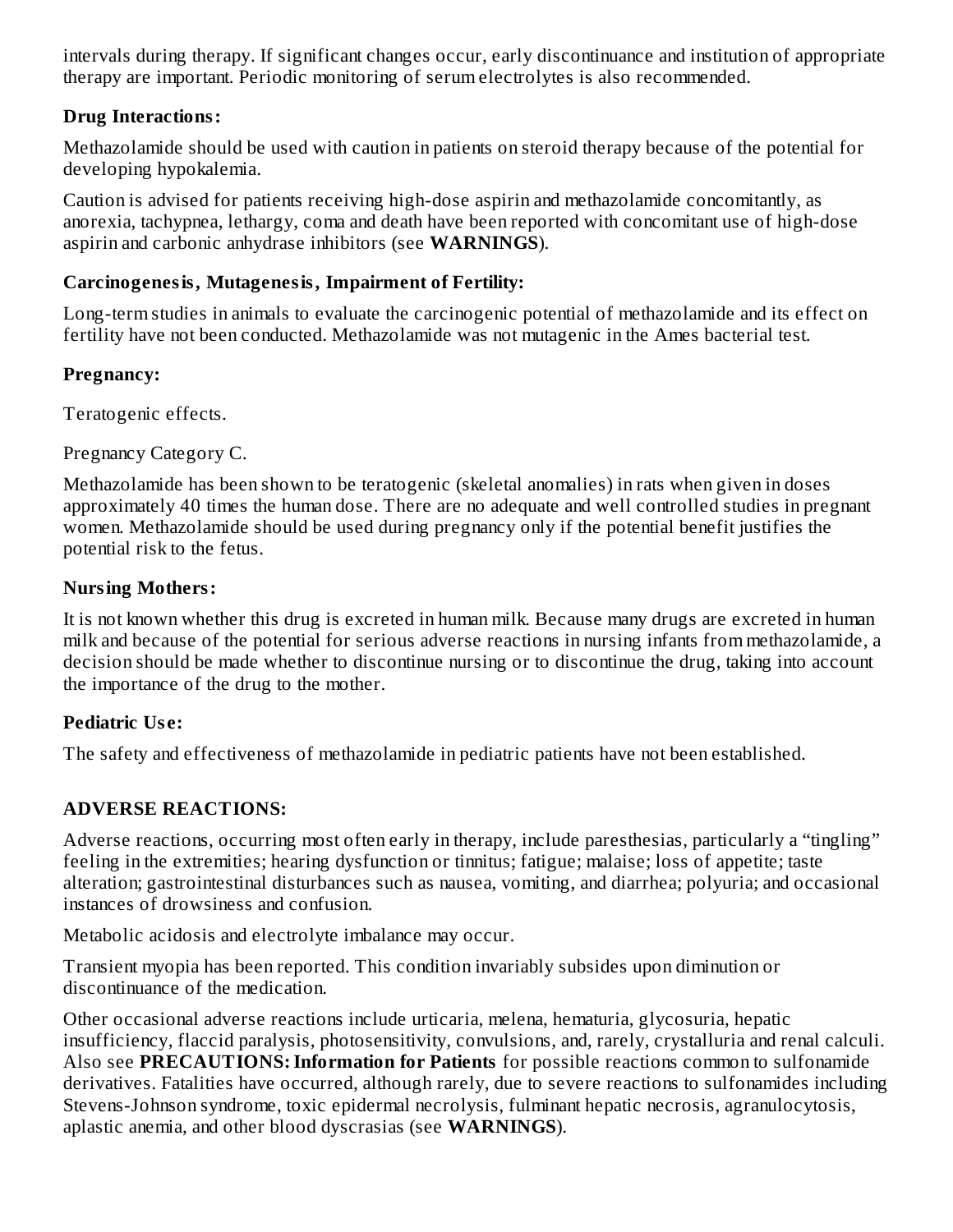#### **OVERDOSAGE:**

No data is available regarding methazolamide overdosage in humans as no cases of acute poisoning with this drug have been reported. Animal data suggest that even a high dose of methazolamide is nontoxic. No specific antidote is known. Treatment should be symptomatic and supportive.

Electrolyte imbalance, development of an acidotic state, and central nervous system effects might be expected to occur. Serum electrolyte levels (particularly potassium) and blood pH levels should be monitored. Supportive measures may be required to restore electrolyte and pH balance.

## **DOSAGE AND ADMINISTRATION:**

The effective therapeutic dose administered varies from 50 mg to 100 mg two or three times daily. The drug may be used concomitantly with miotic and osmotic agents.

#### **HOW SUPPLIED:**

Product: 50090-3233 NDC: 50090-3233-2 30 TABLET in a BOTTLE

#### **methazolamide**



| <b>METHAZOLAMIDE</b>                                               |                          |                    |                               |  |  |  |  |  |
|--------------------------------------------------------------------|--------------------------|--------------------|-------------------------------|--|--|--|--|--|
| methazolamide tablet                                               |                          |                    |                               |  |  |  |  |  |
|                                                                    |                          |                    |                               |  |  |  |  |  |
| <b>Product Information</b>                                         |                          |                    |                               |  |  |  |  |  |
| Product Type                                                       | HUMAN PRESCRIPTION DRUG  | Item Code (Source) | NDC:50090-3233(NDC:0574-0791) |  |  |  |  |  |
| <b>Route of Administration</b>                                     | ORAL                     |                    |                               |  |  |  |  |  |
|                                                                    |                          |                    |                               |  |  |  |  |  |
|                                                                    |                          |                    |                               |  |  |  |  |  |
| <b>Active Ingredient/Active Moiety</b>                             |                          |                    |                               |  |  |  |  |  |
| <b>Ingredient Name</b>                                             | <b>Basis of Strength</b> | <b>Strength</b>    |                               |  |  |  |  |  |
| METHAZOLAMIDE (UNII: W733B0S9SD) (METHAZOLAMIDE - UNII:W733B0S9SD) | METHAZOLAMIDE            | $50$ mg            |                               |  |  |  |  |  |
|                                                                    |                          |                    |                               |  |  |  |  |  |
|                                                                    |                          |                    |                               |  |  |  |  |  |